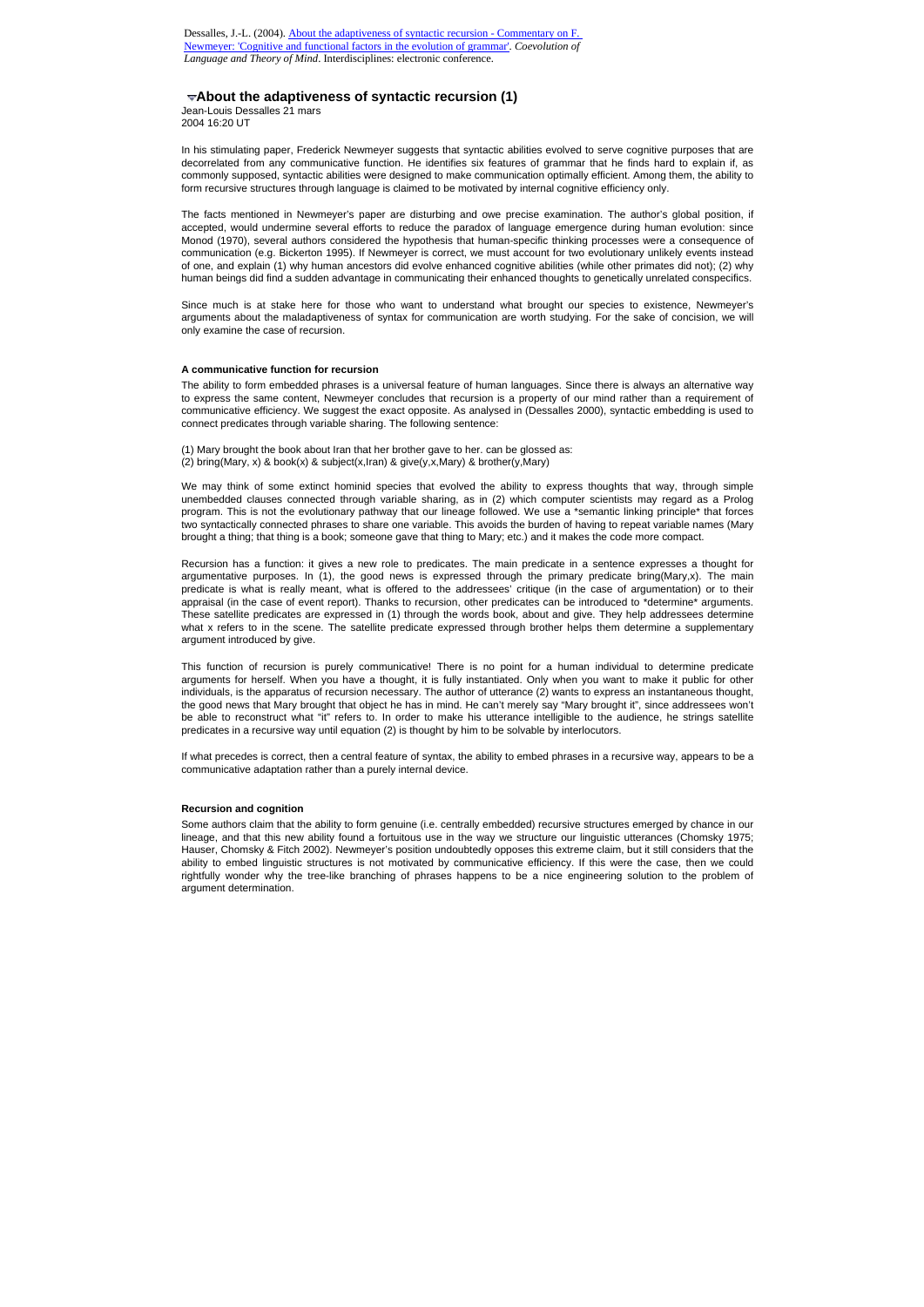Our point is not to claim that recursion isn't a cognitive property. We do hold predicates in a mental stack until their arguments are considered sufficiently constrained for interlocutors. This cognitive device not only drives the generation of embedded phrases, but also generates larger portions of discourse, where sentences are connected to each other through anaphoric links. Our point is that even the very existence of this mental recursive ability, which is responsible for actual linguistic recursion, is only motivated by communicative requirements. The reason for this, again, is that predicate arguments are always internally instantiated when a thought is experienced. The various cognitive devices used to determine predicate arguments evolved for the purpose of making internal thoughts somewhat available to others. Linguistic recursion is one of these devices.

An unavoidable consequence is that human syntactic abilities are elements of an interface. This interface achieves the great task of establishing a link between separate minds. We suggested elsewhere that the human-specific part of our cognition, namely the ability to form genuine predicates (Dessalles & Ghadakpour 2003), was itself designed by natural selection to serve communication (Dessalles 2000).

## **Conclusion**

The hydrodynamic efficiency of dolphins is a marvel of nature in the eye of engineers. Similarly, engineers dealing with automatic natural language processing acknowledge the complexity and efficiency achieved by human language. Despite the alleged maladaptiveness of grammar (Lightfoot 2000), no convincing suggestion was yet been made concerning syntactic universal aptitudes that could unequivocally improve their efficiency. Newmeyer's observation that syntactic structures are often ambiguous may be a problem, but as the author says, the vast majority of these ambiguities disappear in context. Moreover, their systematic suppression may have bad consequences on code compactness.

Previous papers in this conference considered the possibility that advanced cognitive abilities such as the ability to read others' mind could have granted conceptual powers to our ancestors, who subsequently began to talk to each other. Newmeyer's observations, by claiming that communication is of subordinate importance in determining syntactic abilities, comforts the idea that human cognition was shaped independently of language. By insisting on the essential role that syntactic recursion plays for making human communication possible, we want to suggest that the sequence of evolutionary events may have been quite different.

## **Bibliography**

Bickerton, D. (1995). Language and human behavior. London : UCL Press.

Chomsky, N. (1975). Réflexions sur le langage. Paris : Flammarion.

Dessalles, J-L. (2000). Aux origines du langage - Une histoire naturelle de la parole. Paris : Hermès. http://www.enst.fr/~jld/papiers/pap.evol/99111703.html

Dessalles, J-L. & Ghadakpour, L. (2003). "Object recognition is not predication - Commentary on Jim Hurford: 'The neural basis of predicate-argument structure'". Behavioral and Brain Sciences, 26(3), 290-291. http://www.ling.ed.ac.uk/~jim/BBSNEURO/dessalles.html